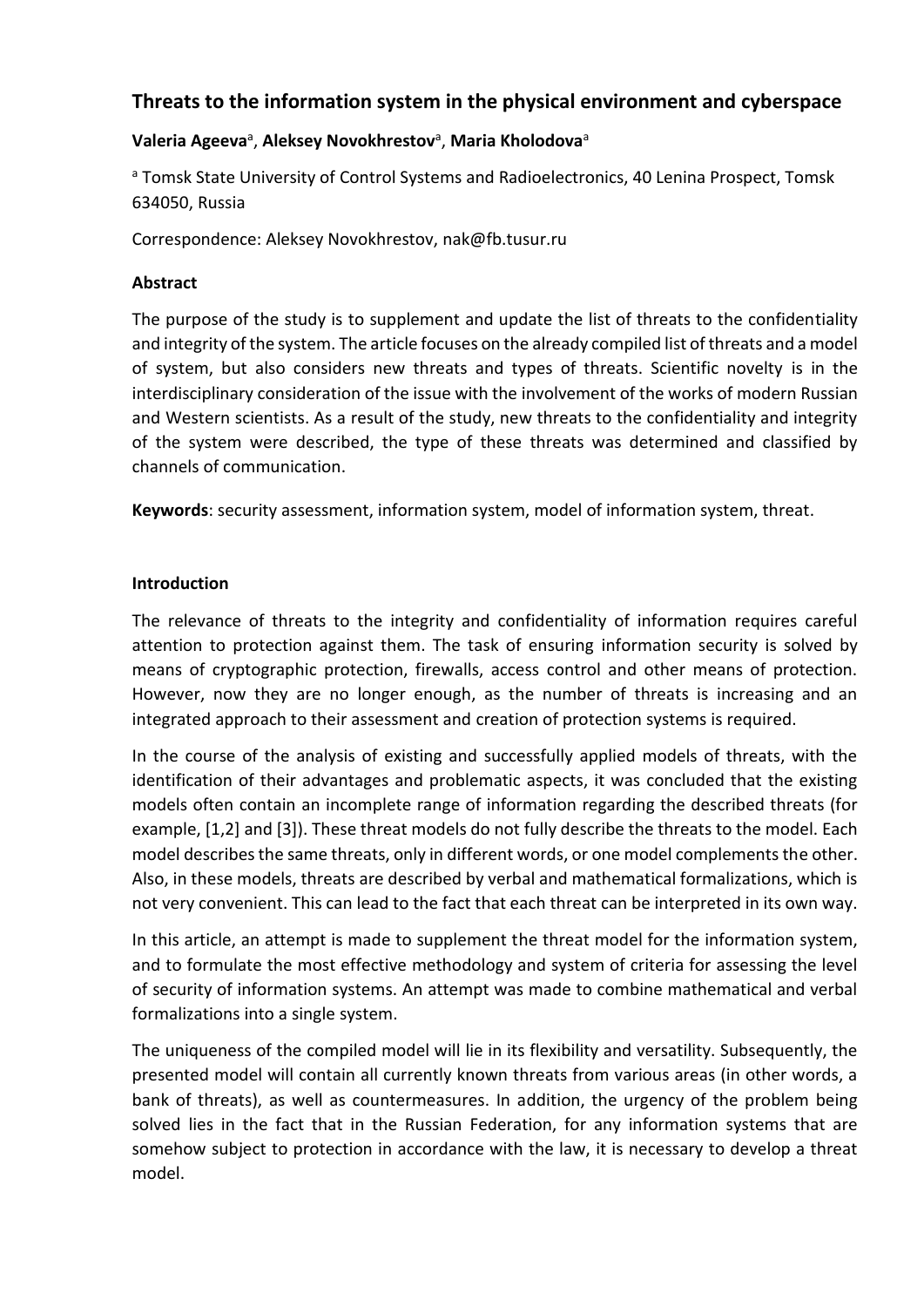If we compare the developed model with analogs, then it should become more universal, allowing various enterprises to use it for a comprehensive analysis of their own security system, to identify vulnerabilities and select appropriate countermeasures. The correct use of such a model will practically eliminate the possibility that some element of the system will remain unprotected, that some vulnerability will not be discovered.

## **Proposed approach**

This article provides tables with some of the threats to confidentiality and system integrity. The information system consists of territories where buildings with offices are located, where confidential information is stored - this is a physical object of threats. And also from the local area network, workstation (operating system) and software - this is a software threat object.

The developed threat model describes the threats to confidentiality to elements of the information system [1]. The results of the work done for the confidentiality of the system are shown in tables 1 - 3. The tables also categorize threats by threat type. The types of privacy threats are as follows:

Type 1 - disclosure of location information;

Type 2 - disclosure of information about protection mechanisms;

Type 3 - disclosure of information about attributes.

| Element         | List of threats                                                | Types of threats |
|-----------------|----------------------------------------------------------------|------------------|
| Office          | Disclosure (leakage) of the office number where confidential   | Type 1           |
|                 | information is stored or processed                             |                  |
|                 | Disclosure (leakage) of the list of employees who have access  | Type 2           |
|                 | to confidential information.                                   |                  |
|                 | Sniffing out information from employees (the one who does      |                  |
|                 | not have access to confidential information, who does).        |                  |
|                 | Same threats to the building                                   |                  |
|                 | Disclosure of the level of confidentiality of information that | Type 3           |
|                 | is stored                                                      |                  |
| <b>Building</b> | Disclosure of the location of the building and the entrance    | Type 1           |
|                 | Disclosure of the rules of entry for employees                 | Type 2           |
|                 | Disclosure of the building plan                                | Type 3           |

## *Table 1 - Territory elements and confidentiality threats*

*Table 2 - Territory channels and confidentiality threats*

| Channel   | List of threats                                               | Types of threats |
|-----------|---------------------------------------------------------------|------------------|
| Corridor  | Disclosure of the location of the corridors (on which floor,  | Type 1           |
|           | which corridor and which offices are on this floor)           |                  |
|           | Disclosure of the list of employees who can move along        | Type 2           |
|           | certain corridors and floors                                  |                  |
|           | Disclosure of the corridor plan                               | Type 3           |
| Territory | Disclosure of the plan for the location of buildings on the   | Type 1           |
|           | territory                                                     |                  |
|           | Disclosure of the list of employees and entry rules for these | Type 2           |
|           | employees who have access to the territory                    |                  |
|           | Disclosure of the plan of territories                         | Type 3           |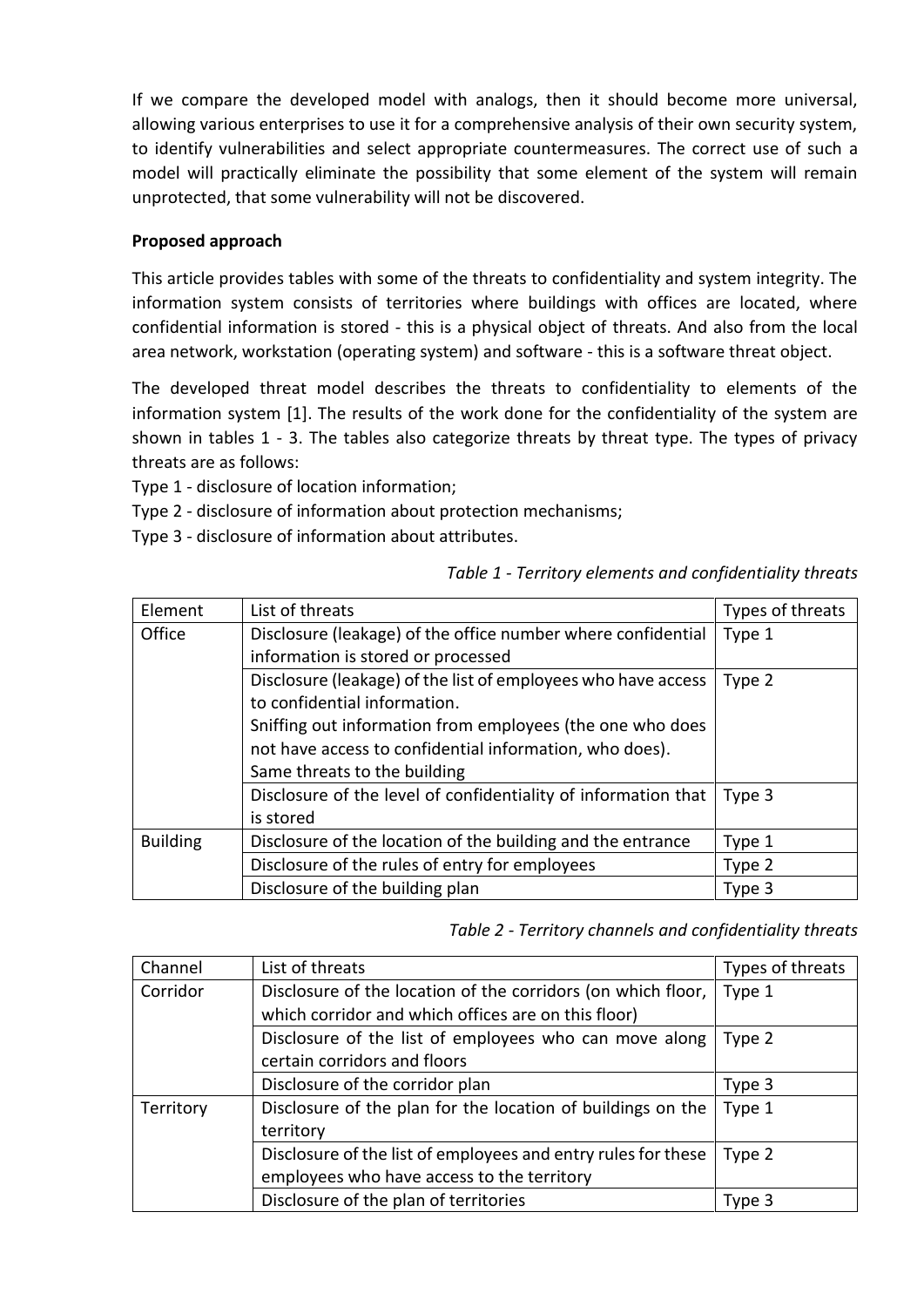| Element        | List of threats                                            | Types of threats |
|----------------|------------------------------------------------------------|------------------|
| Software       | Disclosure (leakage) of information about the name of the  | Type 1           |
|                | software installed within the operating system             |                  |
|                | Disclosure (leakage) of information about the protocol by  | Type 2           |
|                | which the software interacts                               |                  |
|                | Disclosure (leakage) of information about the name of the  | Type 3           |
|                | software                                                   |                  |
| Operating      | Disclosure (leakage) of information about OS settings      | Type 1           |
| system (OS)    | Disclosure (leakage) of information about the protocol by  | Type 2           |
|                | which the OS interacts in the corresponding local network; |                  |
|                | Disclosure (leakage) of information about the OS name.     | Type 3           |
| <b>Network</b> | Disclosure (leakage) of information about LAN settings;    | Type 1           |
| (LAN)          | Disclosure (leakage) of information about the protocol by  | Type 2           |
|                | which the LAN interacts;                                   |                  |
|                | Disclosure (leakage) of information about the name of the  | Type 3           |
|                | LAN.                                                       |                  |

System integrity threats have also been described. These results are shown in tables 4-5. As well as for threats to the confidentiality of the system, in the tables, threats are distributed by threat type. The types of integrity threats are as follows:

- Type 1 disable or delete;
- Type 2 addition;
- Type 3 substitution;
- Type 4 change of attributes.

*Table 4 - Territory elements, channels, and integrity threats*

| Element /       | List of threats                                              | Types of threats |
|-----------------|--------------------------------------------------------------|------------------|
| channel         |                                                              |                  |
| Office          | Disable the camera, which is in the office with confidential | Type 1           |
|                 | information                                                  |                  |
|                 | Installation of hidden cameras, microphones or bugs in the   | Type 2           |
|                 | office                                                       |                  |
|                 | Substitution of a regular pass for a pass, which makes it    | Type 3           |
|                 | possible to enter the office with confidential information   |                  |
|                 | Violation of the efficiency of employees who work in the     | Type 4           |
|                 | office                                                       |                  |
| Corridor        | Disabling or disabling cameras located in the corridors      | Type 1           |
|                 | Introduction of an unauthorized user into the list of        | Type 2           |
|                 | employees who can move along the corridors                   |                  |
|                 | Replacement of the corridor plan                             | Type 3           |
|                 | Changing the building plan                                   | Type 4           |
| <b>Building</b> | Power outages throughout the building                        | Type 1           |
|                 | Adding new employees to the list of those employees who      | Type 2           |
|                 | can pass through the checkpoint                              |                  |
|                 | Steal a pass from employees who have the right to enter      | Type 3           |
|                 | Changing the building plan                                   | Type 4           |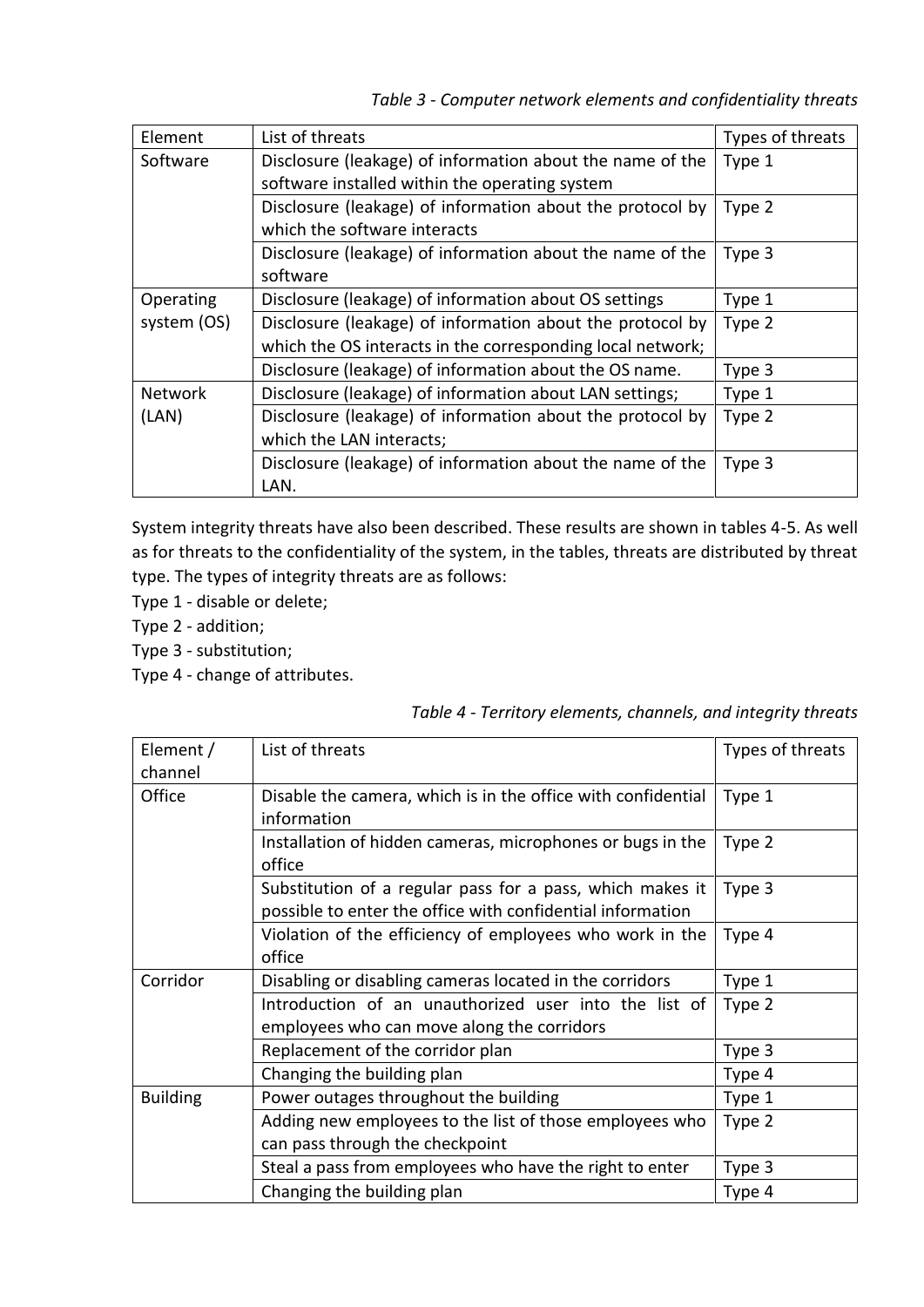| Territory | Power outages                                                       | Type 1 |
|-----------|---------------------------------------------------------------------|--------|
|           | Installing a microphone or bug in the smoking area                  | Type 2 |
|           | Replacement of keys to enter                                        | Type 3 |
|           | Distortion of data in the pass, which makes it possible to   Type 4 |        |
|           | enter the territory                                                 |        |

*Table 5 - Computer network elements and integrity threats*

| Element     | List of threats                                        | Types of threats |
|-------------|--------------------------------------------------------|------------------|
| Software    | Removal of software                                    | Type 1           |
|             | Software installation                                  | Type 2           |
|             | Software substitution                                  | Type 3           |
|             | Change the port number that the software uses          | Type 4           |
| Operating   | Intentional damage (disabling) of the operating system | Type 1           |
| system (OS) | Installation of an additional operating system         | Type 2           |
|             | Substitution of the operating system                   | Type 3           |
|             | Changing the ip-address used by the operating system   | Type 4           |
| Network     | Intentional damage (disablement) of the local computer | Type 1           |
| (LAN)       | network                                                |                  |
|             | Adding protocols                                       | Type 2           |
|             | Substitution of protocols                              | Type 3           |
|             | Changing the ip-address of the network                 | Type 4           |

#### **Conclusion**

Work was carried out to supplement the threat model for the information system described in [1-3]. Based on the model of the information system, the types of threats to elements and channels were identified. A large number of threats to the information system have been identified, and for the convenience of their detection, a method for classifying these threats has been compiled. In the course of the work, 6 elements, 6 channels, as well as typical threats were identified: 34 for the confidentiality of the system and 32 for the integrity of the system.

## **Conflict of interest**

None.

#### **Acknowledgements**

This research was funded by the Ministry of Science and Higher Education of Russia, Government Order for 2020–2022, project no. FEWM-2020-0037 (TUSUR).

#### **References**

1. A. K. Novokhrestov, "Model of threats to information security of computer network software based on attribute metagraphs" / / Dissertation for the degree of candidate of technical Sciences. - Tomsk: TUSUR, 2018. - P. 35-56.

2. Novokhrestov A. K., Nikiforov D. S., Konev A. A., Shelupanov A. A. Model of threats to the security of an automated commercial energy accounting system // Reports Of TUSUR. - 2016. - Vol. 19. - No. 3. - P. 111-114.